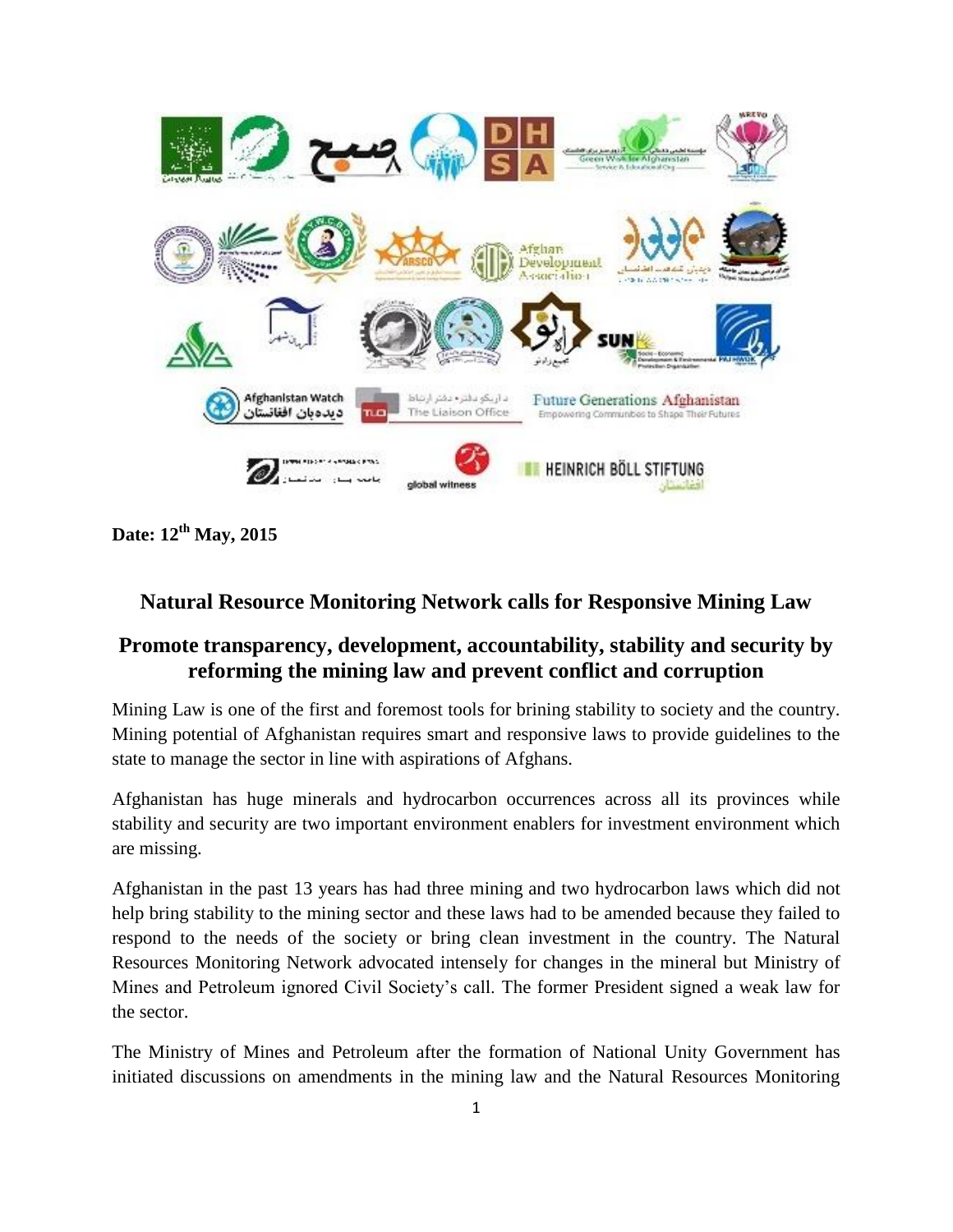Network subjected the current law (2014) to discussion and came up with several recommendations to improve the law.

The members of Natural Resources Monitoring Network after studying and reviewing the draft of the mining law and as well as after consultation with the communities of four provinces around mining sites propose the amendments to the law and call on the President of Afghanistan H.E President Ghani to ensure that the law respond to the needs of the sector and regulations provide additional measures to promote transparent, inclusive, sustainable development of the mining sector.

Considering the concerns of the communities around mining sites and as well as of the civil society organizations, we emphasize and call the government to consider following extremely importuning issues:

"Change of control over license or sale of minerals rights under the current situation should not be allowed as it would fuel lobbying and corruption and not more than three exploration and exploitation licenses to a single company. Contracting process needs to be transparent and monitored by Wolusi Jirga and Civil Society" Said the NRMN.

The Natural Resource Monitoring Network Also calls on the MoMP to describe the circumstances under which a person loses his/her land and discuss mechanism for consultation and remedies for a person who loses his assets in the name of public interest and the rights of people should not ignored.

More over the social, economic, environmental and cultural harmful effects in the villages around mining sites should be assessed before start of extraction and appropriate measures should be planned and managed to eliminate these harmful effects.

"The Mining law is deficient and there is urgent need for broad based intense discussion with several stakeholders" communities around mining sites

The Natural Resource Monitoring Networks draws on its long experience in the sector and firsthand experience seeks inclusion of the following

- 1. Transparency in bidding process to ensure fairness
- 2. The law should seek disclosure of Beneficial Ownership
- 3. The law must provide for full disclosure of all contracts
- 4. The law must have provision on the use of water by a mine operator
- 5. The law must carry provision to punish individuals and companies involved in illegal activities in the sector